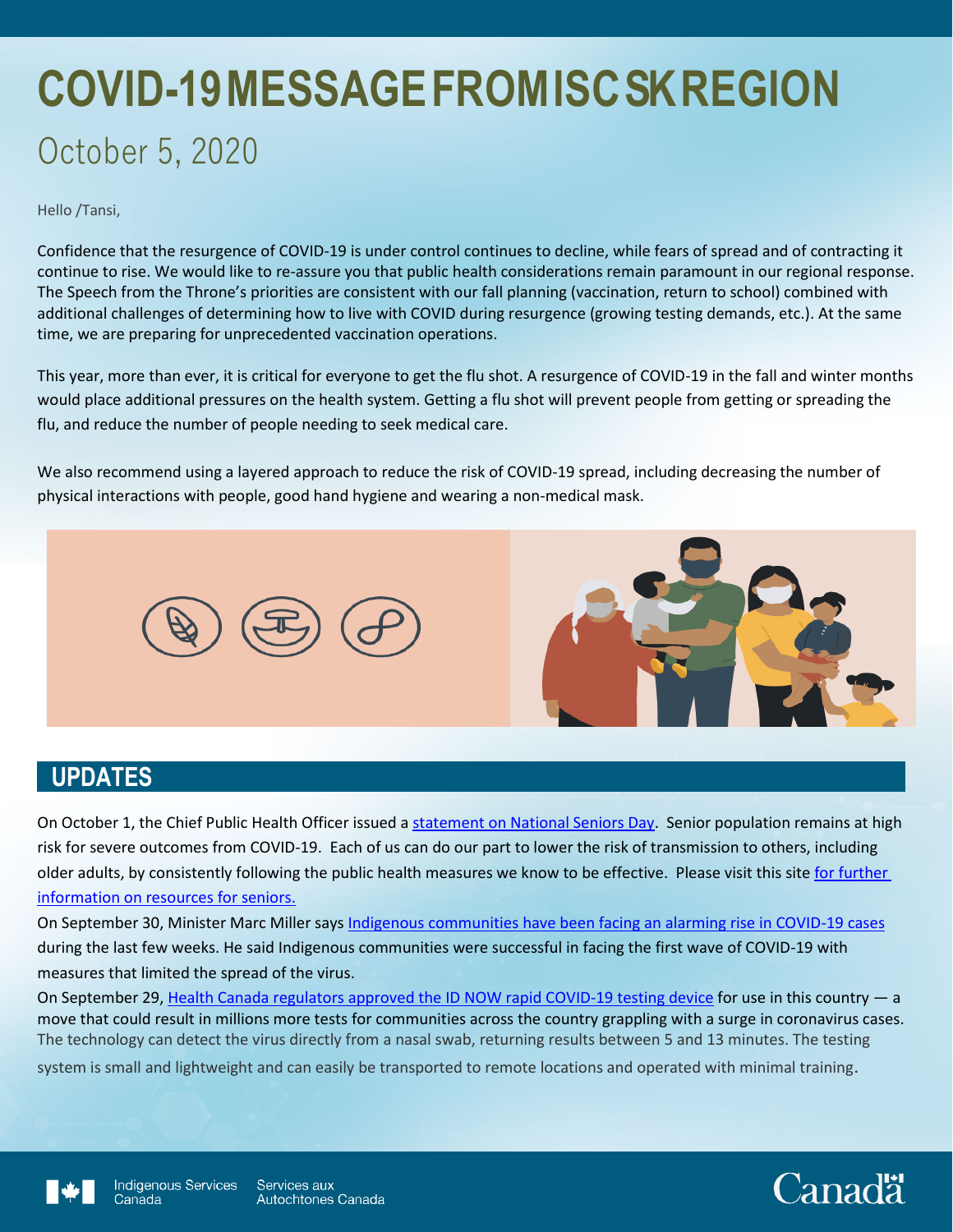# **LATEST COVID-19 INFORMATION**

#### **Cases in Saskatchewan First Nations Communities**

As of October 5, there are confirmed 99 COVID-19 cases reported in Saskatchewan First Nation communities: 3 active cases, 95 recoveries and one (1) First Nations resident with COVID-19 has died.

Concerned about symptoms or risks? Call Healthline 811 or use the online [self-assessment tool.](https://www.saskatchewan.ca/government/health-care-administration-and-provider-resources/treatment-procedures-and-guidelines/emerging-public-health-issues/2019-novel-coronavirus/covid-19-self-assessment)

#### Find out more about the hotspots in the province at [COVID-19 Updates and Alerts page.](https://www.saskatchewan.ca/government/health-care-administration-and-provider-resources/treatment-procedures-and-guidelines/emerging-public-health-issues/2019-novel-coronavirus/latest-updates#news-releases) Communities can sign up to receive all SHA alerts (and a daily newsletter) directly by sending an email request to[: News@saskhealthauthority.ca](mailto:News@saskhealthauthority.ca)

As of October 5, Saskatchewan has officially reported 1,968 cases of COVID-19 and 202,136 COVID-19 tests have been performed in Saskatchewan. For more information, visit**:** [Cases and Risk of COVID-19 in Saskatchewan.](https://www.saskatchewan.ca/government/health-care-administration-and-provider-resources/treatment-procedures-and-guidelines/emerging-public-health-issues/2019-novel-coronavirus/cases-and-risk-of-covid-19-in-saskatchewan)

## **NEW DASHBOARD**

The [COVIDTrends dashboard](https://health-infobase.canada.ca/covid-19/covidtrends/?HR=1&mapOpen=true) is a new tool that provides summary data about COVID-19 by health region. When you search by municipality, or by the first three characters of your postal code, data from your health region will appear. The dashboard will show the number of cases and deaths in the last 14 days as well total counts since January 31, 2020. COVIDTrends also provides links to local public health sources.

This is another way that you can stay informed about COVID-19 activity in your area or another region of Canada.

This tool does not provide any forecasting of what may occur in the coming weeks and months.

New data are released daily by provincial and territorial officials, and the tool is updated daily at 9 p.m. ET to reflect these new data. However, if there are any differences between the national and provincial or territorial data, then the provincial and territorial data should be considered the most up to date.

Low case numbers in a given area does not guarantee a low risk of getting infected. It is important that Canadians continue to adhere to personal protective and communitybased measures to protect themselves and others especially those who are at greater risk of exposure to COVID-19 and those at risk of severe outcomes from COVID-19.

You can protect yourself, others and to help lower the risk of a resurgence of cases of

COVID-19 in your area, by:

- maintaining physical distancing;
- wearing masks or cloth face coverings when physical distancing is difficult and according to local public health instructions;
- staying home if experiencing any symptoms, even if mild;
- maintaining good hand and respiratory hygiene;
- limiting time spent in closed indoor spaces, crowded places and close contact situations where there are inadequate measures, protocols and policies in place to reduce the risk of exposure; and
- downloading the COVID Alert app, which helps notify users if they may have been exposed to someone who has tested positive for COVID-19.